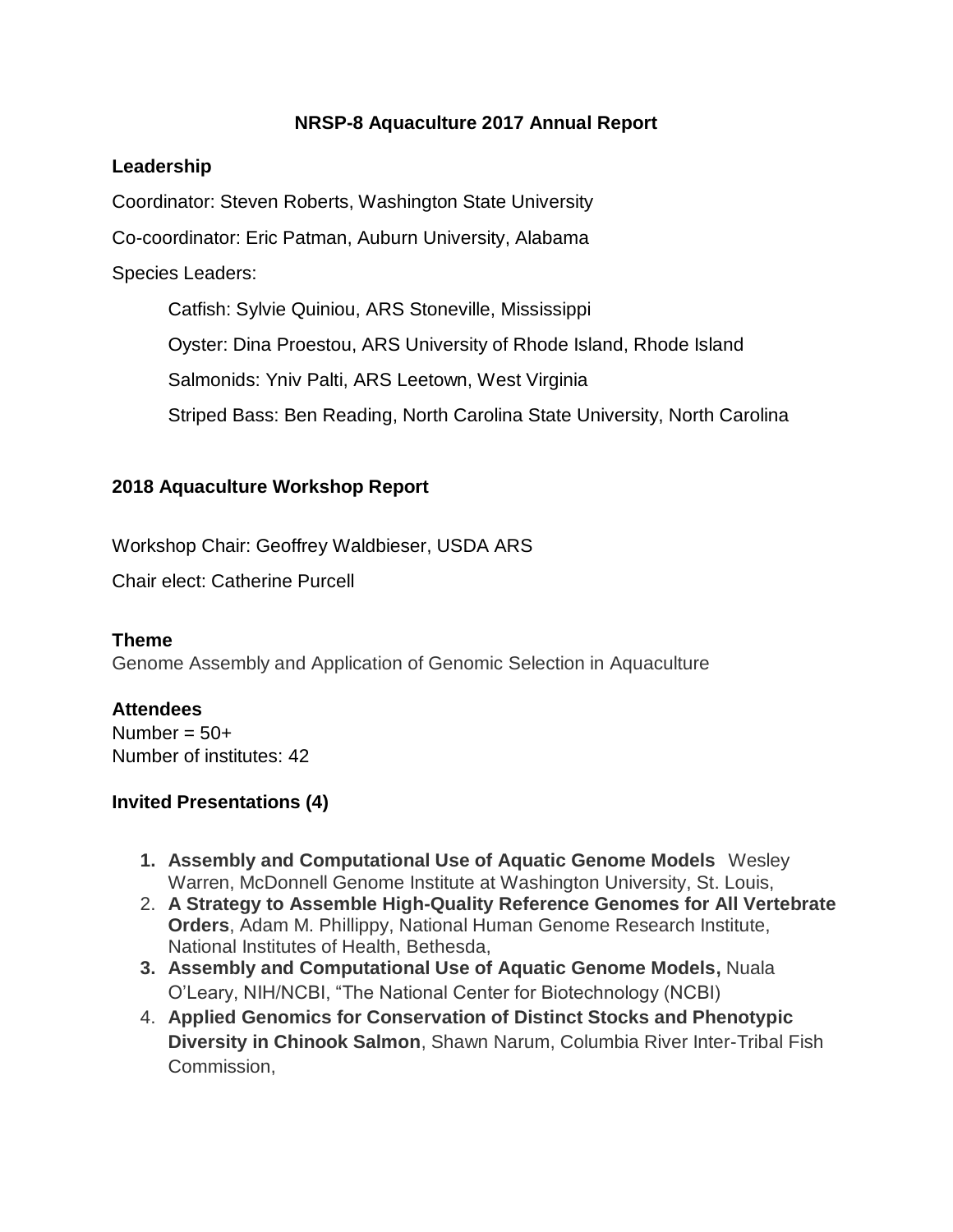### **Contributed Presentations (15) Poster Session Participants (30)**

#### **Business Meeting Minutes**

Time: Saturday January 13, 2018, 5:30-6:00 pm Place: Pacific Salon 3/4, Town and Country Hotel, San Diego, CA

- 1. Call to order. Dr. Steven Roberts called the business meeting to order at 5:30 pm, following the Aquaculture Workshop.
- 2. Dr. John Liu has stepped down for his role as chair of the NRSP-8 Aquaculture section; he was thanked for his dedicated service in this role. For now, Dr. Eric Peatman will be stepping into that role in Dr. John Liu's place.
- 3. The Species Coordinator reports have been submitted electronically.
- 4. FAASG (Functional Annotation of All Salmonid Genomes) initiative kicked off with a meeting in Victoria, B.C., Canada and a white paper (Functional Annotation of All Salmonid Genomes (FAASG): an international initiative supporting future salmonid research, conservation and aquaculture; BMC Genomics. 2017 Jun 27;18(1):484. doi: 10.1186/s12864-017-3862-8.). They will be seeing what will happen with the E.U. efforts with annotation, and they are soliciting ideas for funding projects.
- 5. RFP Announcements: there will be small funding amounts available from NRSP-8 research grants (these would be in the range of ~\$10k.
- 6. PAG Aquaculture Workshop Chairs:
	- a. Dr. Geoff Waldbieser was thanked for the wonderful job he did as chair of the 2018 Aquaculture session.
	- b. Dr. Catherine Purcell will be chairing next year's Aquaculture session.
	- c. Dr. Tiago Hori (Center for Aquaculture Technologies) and Dr. Louis Plough (University of Maryland – Center for Environmental Science) were nominated to serve as Secretary (Chair-elect) for the 2019 workshop. As both Tiago and Louis were willing to serve in this role, the positions were decided for the following two years, as follows:
		- i. Tiago Hori: Secretary (Chair-elect) 2019, Chair of the workshop in 2020
		- ii. Louis Plough: Secretary (Chair-elect) 2020, Chair of the workshop in 2021
- 7. Dr. Caird Rexroad III: Gave updates on the report-in-progress, Genomes to Phenomes: USDA Blueprint for Animal Production. He is trying to ensure that aquaculture is well represented in this report; if anyone would like to contribute to the draft, please contact him. In addition, anyone who wishes to be more involved in this report was invited to the writing workshop for this report on Sunday (January 14<sup>th</sup>) morning.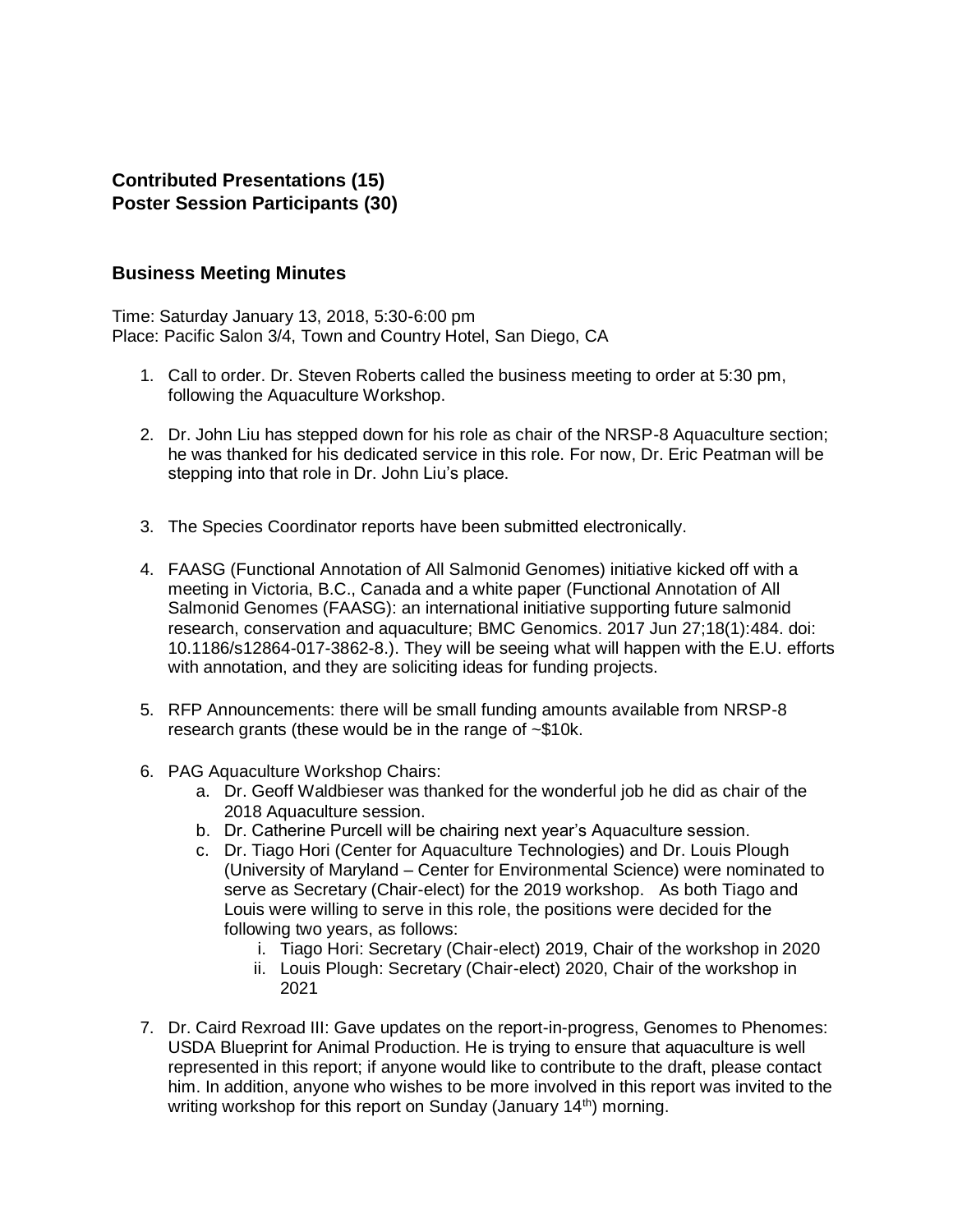- 8. Discussion on funding priorities: there is a need for groups to get together to collaborate and communicate, and start discussions with the NIFA leaders; aquaculture needs to speak up more to get funding and compete for larger funding amounts. Please share any feedback/experiences about what has/has not been successful.
- 9. The names of the six travel award recipients were announced [*most not present at the meeting*]: André L. S. Garcia, University of Georgia; Erin M. Roberts, University of Rhode Island; Huitong Shi, Auburn University; Melissa K. Holborn – University of Guelph; Rafael M.O. Silva, University of Georgia; Yujia Yang, Auburn University.
- 10. Meeting was adjourned.

#### **Objective 1: Advance the status of reference genomes for all species, including basic annotation of worldwide genetic variation, by broad sequencing among different lines and breeds of animals.**

Sequenced the YY genome of channel catfish using a YY sequencing template that avoid any X chromosome sequences in the assembly. The genome assembly was validated through linkage mapping of more than 250,000 SNP markers.

Eastern oyster (Crassostrea virginica) genome assembly v. 3.0 completed; 99% of sequences are assembled into the known number of chromosomes (10). Gene annotation completed using the automated NCBI pipeline.

The new version of the rainbow trout genome was annotated and released by the NIH-NCBI (GenBank assembly Accession GCA\_002163495). Approximately 88% of the new assembly sequences are aligned within chromosomes to generate contiguous chromosome sequences.

A draft genome for Chinook salmon was assembled and submitted to NCBI which was released publicly on December 11, 2017 (accession #s: project: PRJNA402052; genome assembly: PIPH000000000; transcriptome assembly: GGDU00000000). The assembly was produced from a diploid wild male collected in the interior Columbia River (Johnson Creek). We produced a 2.36 Gb genome assembly with 72.2% (1.70 Gb) of the de novo assembly anchored to 34 chromosomes, with contig N50 of 19.1Kb, scaffold N50 of 153.3Kb (prior to chromosome placement), and anchored chromosome N50 of 45.4Mb.

Efforts are ongoing to complete assembly of the striped bass (Morone saxatilis) and white bass (M. chrysops) genomes using Dovetail Hi-C and Chicago sequencing strategies.

**Objective 2: Develop strategies to identify and exploit genes and allelic variation**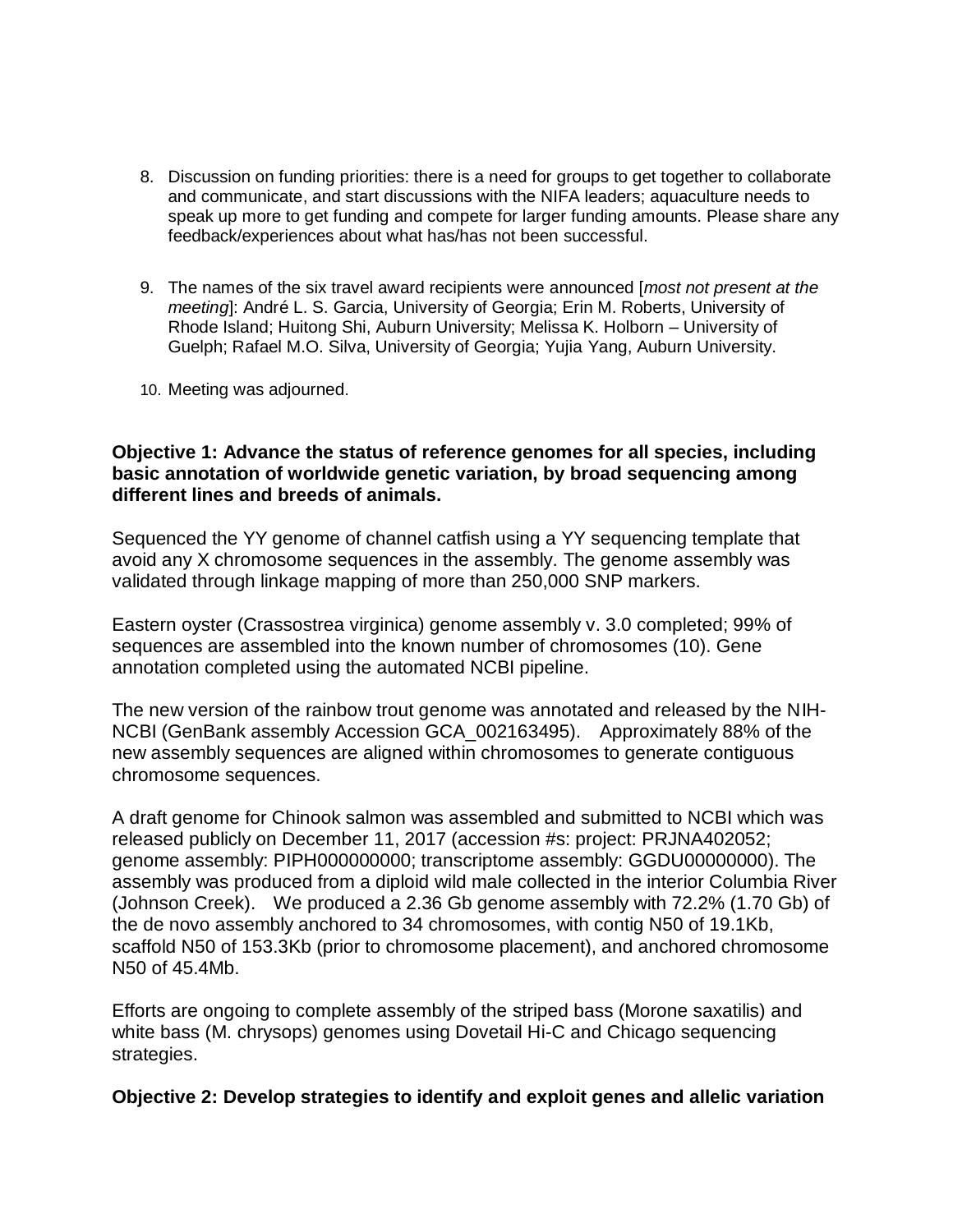**that contribute to economically relevant phenotypes and traits, in part through improving functional annotation of the genomes of our species.**

Identified a candidate for sex determination gene in catfish through positional and functional evidence. Experimental knockout of the candidate gene converted genetic males (XY) to phenotypic females.

Medium-density Affymetrix SNP array containing ~27K Crassostrea gigas SNPs and ~11K Ostrea edulis SNPs has been developed.

Expressed exome capture sequencing (EecSeq) method developed using the eastern oyster. NCBI Accession # PRJNA423022.

A 50K transcribed gene Affymetrix chip was built. The chip contains ~21K transcribed SNPs with allelic-imbalances associated with important aquaculture production traits including WBW, muscle yield, and resistance/susceptibility to bacterial cold-water disease. The chip identified major QTL explaining genetic variance of body-weight-gain and muscle yield.

Columnaris disease (CD) is distributed around the world, and recently it has been identified as an emerging problem for the U.S. rainbow trout aquaculture industry. As a first step in developing selective breeding strategies for improving the resistance to CD, we scanned the genomes of two important domestic rainbow trout breeding populations for chromosome segments that contain genes that significantly affect resistance to CD. The research is conducted by scientists from USDA-ARS in collaboration with Troutlodge, Inc.

The striped bass genome sequence assembly was used to evaluate epigenetic markers of sperm quality (DNA methylation status) and gene pathways underlying male reproductive dysfunction.

Domestic white bass when crossed with domestic striped bass were shown to produce sunshine hybrid striped bass with 18% better growth to market size than wild-captured white bass from Lake Erie crossed with domestic striped bass in two independent replicate studies through time.

**Objective 3: Facilitate analysis, curation, storage, distribution and application of the enormous datasets now being generated by next-generation sequencing and related "omics" technologies with regard to animal species of agricultural interest.**

Hands-on comparative genomics workshop held at the National Shellfisheries Association annual meeting

NRSP-8 supported and facilitated a workshop of the Functional Annotation of All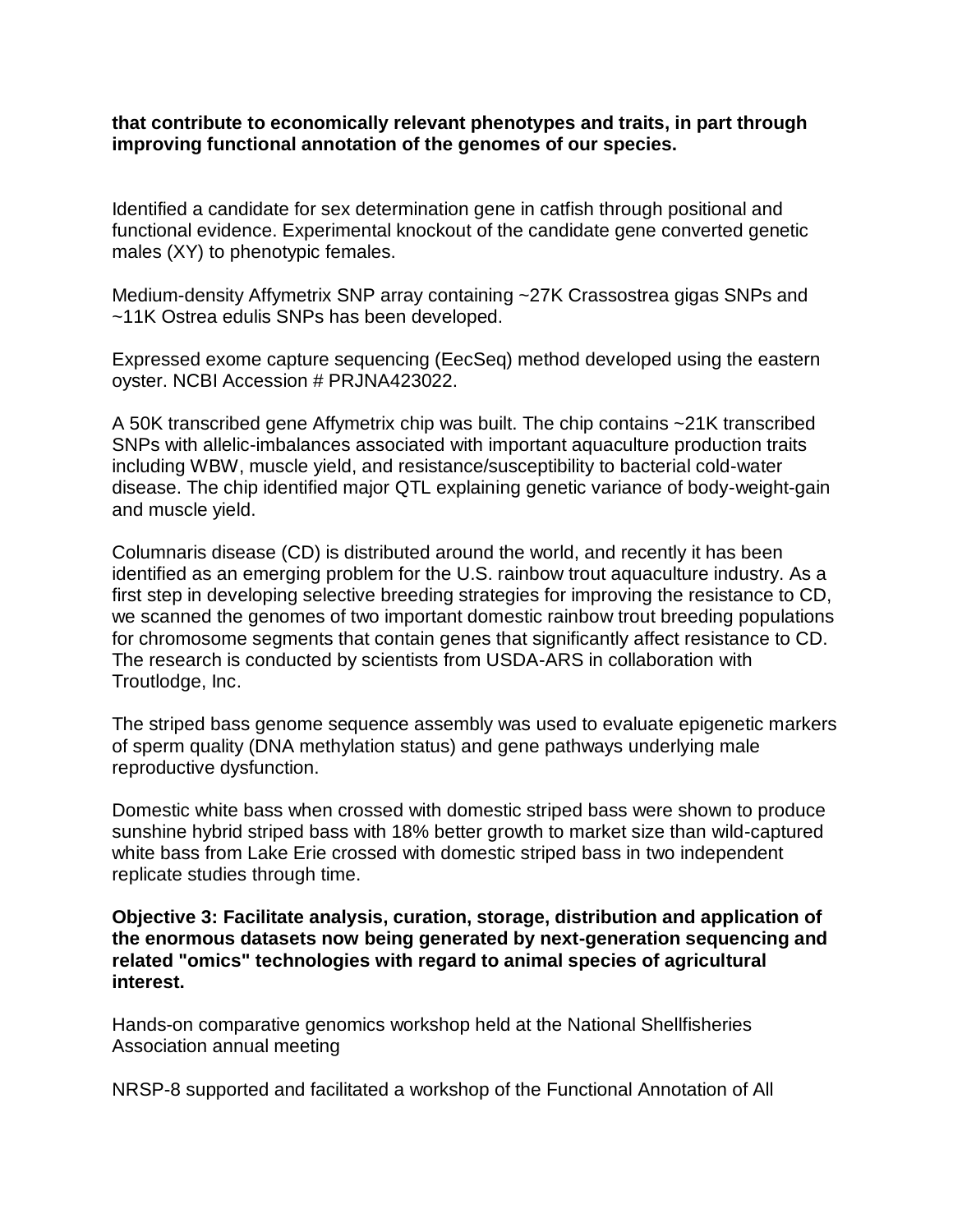Salmonid Genomes (FAASG) Consortium: an international initiative supporting future salmonid research, conservation and aquaculture.

A JBrowse integrated web portal of the draft striped bass genome resource is hosted online for use as an unrestricted public resource. Database URL: http://appliedecology.cals.ncsu.edu/striped-bass-genome-project/.

## **Communication:**

• NRSP-8 Aquaculture leaders participated in establishing the FAASG (Functional Annotation of All Salmonid Genomes) consortium. **Impact(s):** The consortium will allow coordinating data sharing and establish an infrastructure for providing high quality functional annotation of salmonid genomes.

## **Research support mini-grants (coordinator grants):**

- Approximately 6 mini-grants (~\$10,000/each) supported projects that fall under all three primary objectives and include a variety of species. Awards listed:
- 1. Evaluating the genetic potential for environmental adaptation in eastern oysters through resequencing Marta Gomez-Chiarri et al.
- 2. Genetic Variation Related to Growth Performance in Domestic and Wild Striped Bass Benjamin J. Reading et al.
- 3. Annotating the rainbow trout genome with Iso-seq technology for FAASG Moh Salem
- 4. Target capture sequencing to map the genetic basis of salinity tolerance in Crassostrea virginica Morgan Kelly and Jerome La Peyre
- 5. Outlining parent-of-origin effects in wild x domestic hybrid striped bass for eQTL potential Jason Abernathy and Adam Fuller
- 6. Detection of candidate vAh resistance genes in channel catfish using RNA-seq Rex Dunham and John Liu

## **Travel support and opportunities for trainings:**

- Travel of 6 students/postdocs was funded to attend the Aquaculture workshop at PAG meetings (2018). The purpose of the travel award program is to help graduate students and postdocs to travel to the annual PAG meeting to present their research.
- Awardees:
- 1) André L. S. Garcia, University of Georgia, "Genomic Evaluation for Harvest Weight and Residual Carcass Weight in Channel Catfish Using Single-Step Genomic BLUP";
- 2) MelissaK.Holborn,UniversityofGuelph,"GenomeWideAssociationAnalysis for Resistance to the Causal Agent of Bacterial Kidney Disease in a North American Commercial Atlantic Salmon";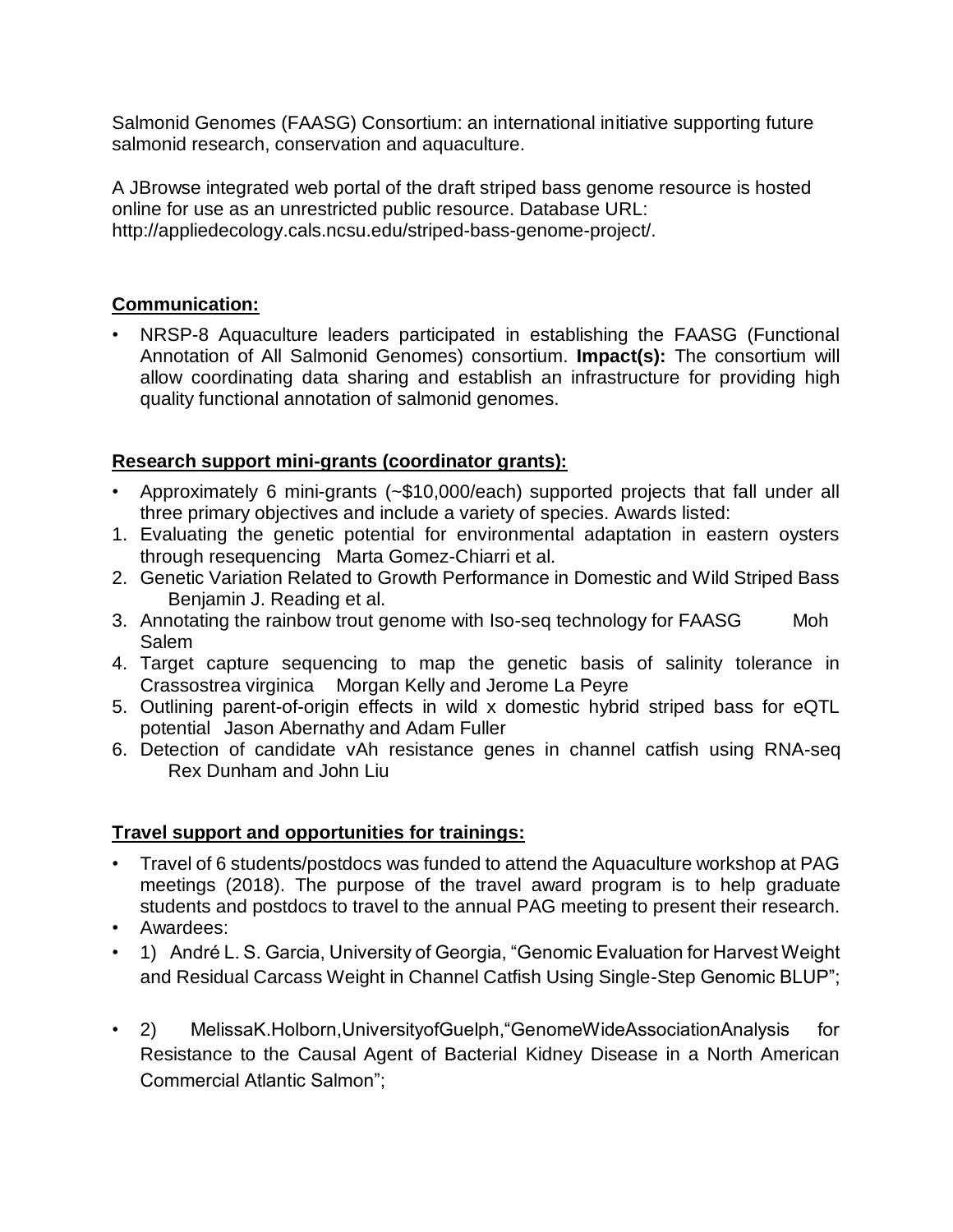- 3) Erin M. Roberts, University of Rhode Island, "Differential Expression of Apoptosis Pathway Gene Families in Response to Immune Challenge in Crassostrea gigas and Crassostrea virginica";
- 4) Huitong Shi, Auburn University, "Identification of Resistance QTL and Candidate Genes Against Enteric Septicemia of Catfish";
- 5) RafaelM.O.Silva,UniversityofGeorgia,"GWASforDetectingQTLAssociated with Columnaris Disease in Two Rainbow Trout Breeding Populations";
- 6) Yujia Yang, Auburn University, "Identification of Sexually Differentially Methylated Regions in Channel Catfish Provides Evidence of Epigenetic Control of Its Sex Determination".

## **Leveraged funds and stakeholders' use of project outputs**

Leveraged funds from diverse projects totaling more than one million dollars from federal sources. Selected grants are highlighted below.

- The Genetic Basis of Low Salinity Tolerance in the Eastern Oyster: Baseline Data for Consistent Aquaculture Production in Coastal Areas, Plough, Louis, \$148,422.
- Sequencing of Y-chromosome and analysis of sex determination in catfish, Liu, John, \$500,000.

# **Major impact products (could be potential impact):**

Draft genomes were assembled for Eastern oyster and Chinook salmon and an improved genome reference was reported for rainbow trout. The new genome references should help in identify genes in control of economically important aquaculture production traits,

## **References**

Jin Y, Zhou T, Li N, Liu S, Xu X, Tan S, Shi H, Yang Y, Yuan Z, Wang W, Pan Y, Gao D, Dunham R, Liu ZJ. 2018. JAK and STAT members in channel catfish: Identification, phylogenetic analysis and expression profiling after bacterial infection. Developmental and Comparative Immunology, in press.

Yuan Z, Huang W, Liu S, Xu P, Dunham R, Liu ZJ. 2018. Historical demography of common carp estimated from individuals collected from various parts of the world using the pairwise sequentially Markovian coalescent approach. Genetica, in press.

Yang Y, Fu Q, Liu Y, Wang X, Dunham R, Liu S, Bao L, Zeng Q, Zhou T, Li N, Qin Z, Jiang C, Gao D, Liu ZJ. 2018. Comparative transcriptome analysis reveals conserved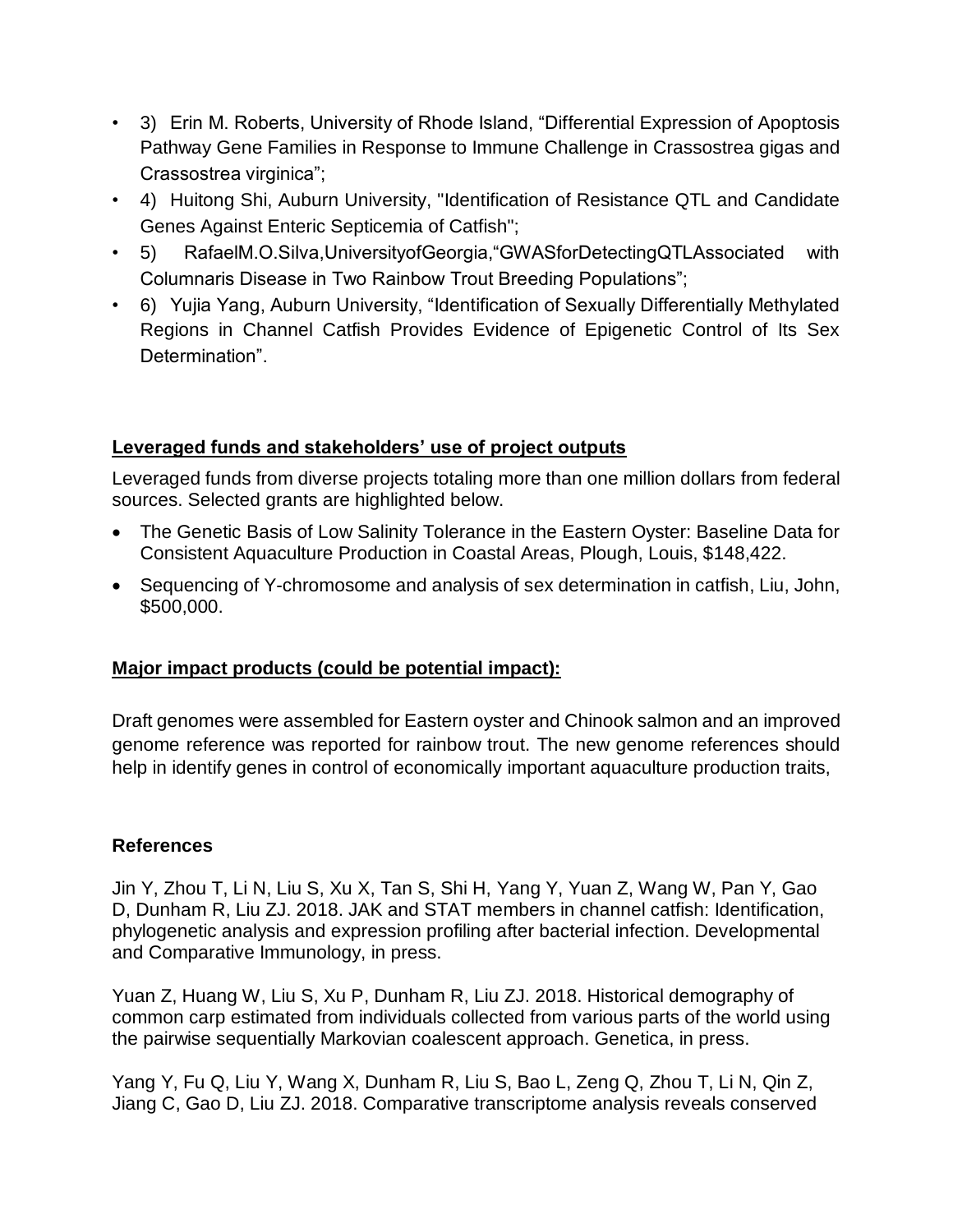branching morphogenesis related genes involved in chamber formation of catfish swimbladder. Physiological Genomics, in press.

Fu Q, Yang Y, Li C, Zeng Q, Zhou T, Li N, Liu Y, Liu S, Li D, Liu ZJ. 2017. The CC and CXC chemokine receptors in channel catfish (Ictalurus punctatus) and their involvement in disease and hypoxia responses. Developmental and Comparative Immunology 77: 241-251.

Fu Q, Yang Y, Li C, Zeng Q, Zhou T, Li N, Liu Y, Li Y, Wang X, Liu S, Li D, Liu ZJ. 2017. The chemokinome superfamily: II. The 64 CC chemokines in channel catfish and their involvement in disease and hypoxia responses. Developmental and Comparative Immunology 73: 97-108.

Geng X, Liu S, Yuan Z, Jiang Y, Zhi D, and Liu ZJ. 2017. A genome wide association study reveals that genes with functions for bone development are associated with body conformation in catfish. Marine Biotechnology 19: 570-578.

Wang X, Liu S, Dunham R, Liu ZJ. 2017. Effects of strain and body weight on lowoxygen tolerance of channel catfish. Aquaculture International 25: 1645-1652. DOI: 10.1007/s10499-017-0125-2

The Aquaculture Genomics, Genetics and Breeding Workshop, Abdelrahman H, ElHady M, Alcivar-Warren A, Allen S, Al-Tobasei R, Bao L, Beck B, Blackburn H, Bosworth B, Buchanan J, Chappell J, Daniels W, Dong S, Dunham R, Durland E, Elaswad A, Gomez-Chiarri M, Gosh K, Guo X, Hackett P, Hanson T, Hedgecock D, Howard T, Holland L, Jackson M, Jin Y, Kahlil K, Kocher T, Leeds T, Li N, Lindsey L, Liu S, Liu ZJ\*, Martin K, Novriadi R, Odin R, Palti Y, Peatman E, Proestou D, Qin G, Reading B, Rexroad C, Roberts S, Salem M, Severin A, Shi H, Shoemaker C, Stiles S, Tan S, Tang KFJ, Thongda W, Tiersch T, Tomasso J, Tri Prabowo W, Vallejo R, van der Steen H, Vo K, Waldbieser G, Wang H, Wang X, Xiang J, Yang Y, Yant R, Yuan Z, Zeng Q, and Zhou T. 2017. Aquaculture genomics, genetics and breeding in the United States: current status, challenges, and priorities for future research. BMC Genomics 18: 191. DOI 10.1186/s12864-017-3557-1

Wang X, Liu S, Yang Y, Fu Q, Abebe A, Liu ZJ. 2017. Identification of NF-κB related genes in channel catfish and their expression profiles in mucosal tissues after columnaris bacterial infection. Developmental and Comparative Immunology 70: 27-38.

Li N, Zhou T, Geng X, Jin Y, Wang X, Liu S, Xu X, Gao D, Li Q, Liu ZJ. 2017. Identification of novel genes significantly affecting growth in catfish through GWAS analysis. Molecular Genetics and Genomics, in press. doi.org/10.1007/s00438-017- 1406-1

Yuan Z, Liu S, Bao L, Zhou T, Liu ZJ. 2017. Comparative genome analysis of 52 fish species suggests differential associations of repetitive elements with their living aquatic environments. BMC Genomics, in press.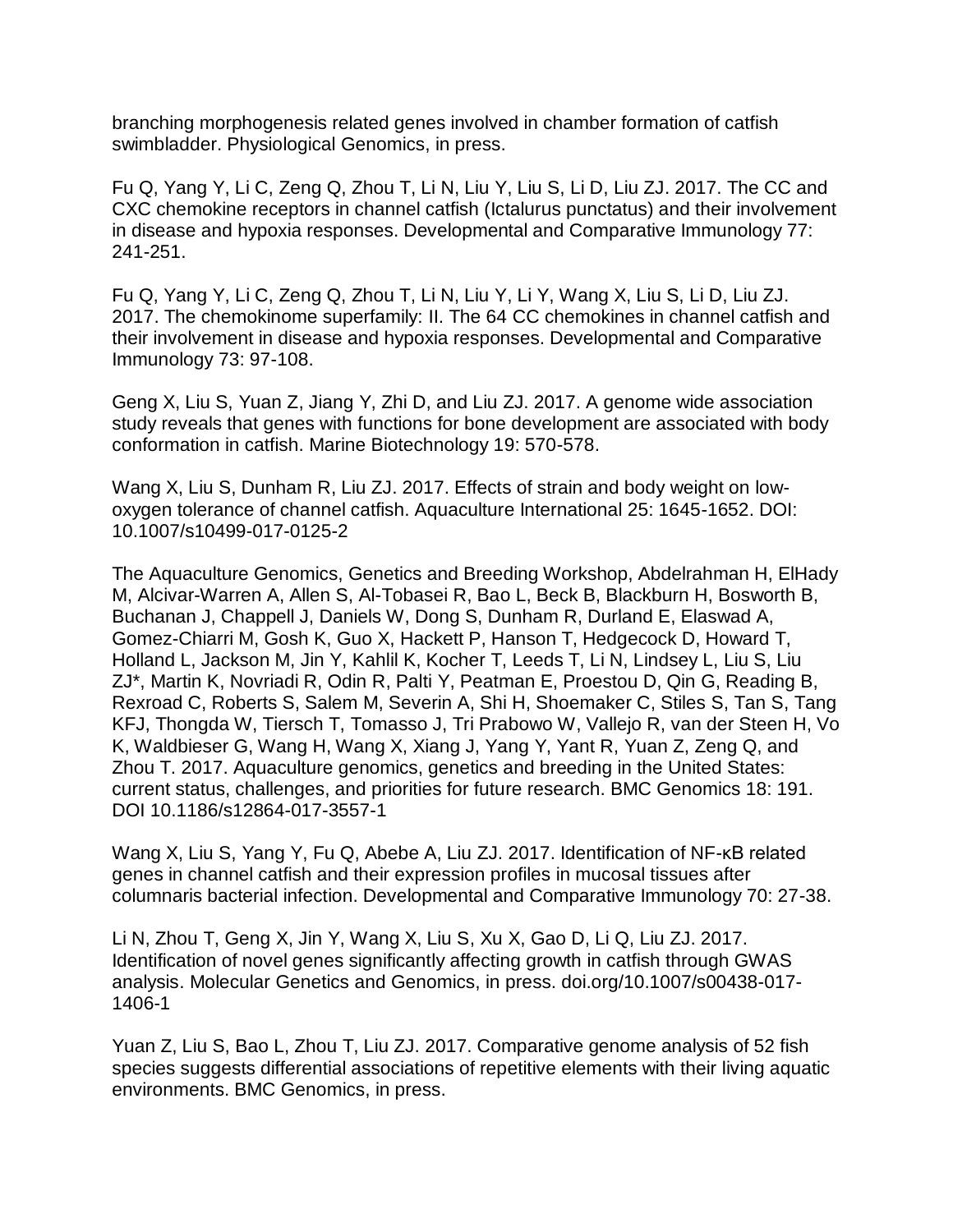Zhong X, Wang X, Zhou T, Jin Y, Tan S, Jiang C, Geng X, Li N, Shi H, Zeng Q, Yang Y, Yuan Z, Bao L, Tian C, Liu S, Li Q, Liu ZJ. 2017. Genome-wide association study reveals multiple novel QTL associated with low-oxygen tolerance in hybrid catfish. Marine Biotechnology 19: 379-390. DOI: 10.1007/s10126-017-9757-5.

Li Y, Geng X, Bao L, Elaswad A, Huggins KW, Dunham R, Liu ZJ. 2017. A deletion in the Hermansky-Pudlak syndrome 4 (Hps4) gene appears to be responsible for albinism in channel catfish. Molecular Genetics and Genomics, in press. DOI 10.1007/s00438- 017-1302-8

Nunes, José de Ribamar da Silva, Liu S, Pértille F, Perazza C, Vera Maria Fonseca de Almeida Val, Hilsdorf AWS, Liu ZJ, & Coutinho LL. 2017. Large-scale SNP discovery and construction of a high-density genetic map of tambaqui (Colossoma macropomum) through genotyping-by-sequencing. Scientific Report 7: 46112.

Zhou T, Liu S, Geng X, Jin Y, Jiang C, Bao L, Yao J, Zhang Y, Zhang J, Sun L, Wang X, Li N, Tan S, Liu ZJ. 2017. GWAS analysis of QTL for enteric septicemia of catfish and their involved genes suggest evolutionary conservation of a molecular mechanism of disease resistance. Molecular Genetics and Genomics 292: 231-242. DOI 10.1007/s00438-016-1269-x

Gao S, and Liu ZJ. 2017. Taste receptors and gustatory associated G proteins in channel catfish, Ictalurus punctatus. Comparative Biochemistry and Physiology, part D, Genomics and Proteomics 21: 1-9. doi.org/10.1016/j.cbd.2016.10.002.

Gao S, Liu S, Yao J, Li N, Yuan Z, Zhou T, Li Q, and Liu ZJ. 2017. Genomic organization and evolution of olfactory receptors and trace amine-associated receptors in channel catfish, Ictalurus punctatus. Biochimica et Biophysica Acta - General Subjects 1861 (2017): 644-651. Doi 10.1016/j.bbagen.2016.10.017.

Zeng Q, Fu Q, Li Y, Waldbieser G, Bosworth B, Liu S, Yang Y, Bao L, Yuan Z, Li N, and Liu ZJ. 2017. Development of a 690K SNP array in catfish and its application for genetic mapping of 250,000 markers and validation of the reference genome sequence. Scientific Report 7: 40347 DOI:10.1038/srep40347.

Zhou T, Li N, Liu S, Jin Y, Fu Q, Gao S, Wang X, Liu ZJ. 2017. The NCK and ABI adaptor genes in catfish and their involvement in ESC disease responses. Developmental and Comparative Immunology 73: 119-123.

Tian C, Tan S, Bao L, Zeng Q, Liu S, Yang Y, Zhong X, Liu ZJ. 2017. DExD/H-box RNA helicase genes are differentially expressed between males and females during the critical period of male sex differentiation in channel catfish. Comparative Biochemistry and Physiology part D 22: 109-119.

Fu Q, Zeng Q, Li Y, Yang Y, Li C, Zhou T, Li N, Liu S, Yao J, Jiang C, Li D, Liu ZJ. 2017. The chemokinome superfamily in channel catfish: I. CXC subfamily and their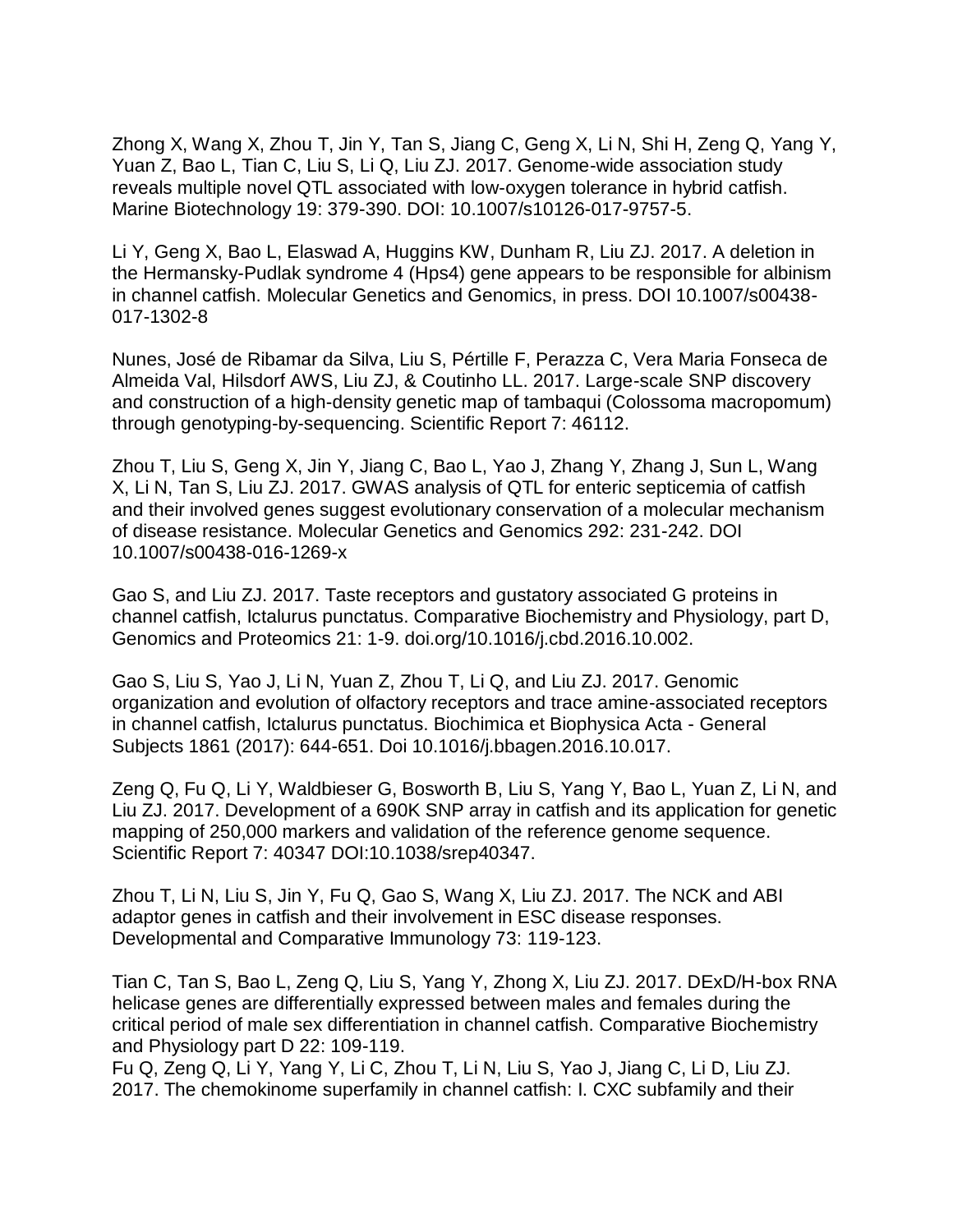involvement in disease defense and hypoxia responses. Fish and Shellfish Immunology 60: 380-390.

Puritz, J. B., & Lotterhos, K. E. (2017). Expressed Exome Capture Sequencing (EecSeq): a method for cost-effective exome sequencing for all organisms with or without genomic resources. bioRxiv, 223735.

Qi, H., Song, K., Li, C., Wang, W., Li, B., Li, L., Zhang, G. (2017) Construction and evaluation of a high-density SNP array for the Pacific oyster (Crassostrea gigas). PLoS One, 12(3), e0174007.

Bachère, E., Barranger, A., Bruno, R., Rouxel, J., Menard, D., Piquemal, D., & Akcha, F. (2017). Parental diuron-exposure alters offspring transcriptome and fitness in Pacific oyster Crassostrea gigas. Ecotoxicology and Environmental Safety, 142, 51-58.

Gutierrez, A. P., Turner, F., Gharbi, K., Talbot, R., Lowe, N. R., Peñaloza, C., ... & Houston, R. D. (2017). Development of a medium density combined-species SNP Array for Pacific and European oysters (Crassostrea gigas and Ostrea edulis). G3: Genes, Genomes, Genetics, 7(7), 2209-2218.

Gutierrez, A., Bean, T. P., Hooper, C., Stenton, C. A., Sanders, M. B., Paley, R. K., ... & Houston, R. D. (2017). A genome-wide association study for host resistance to Asteroid Herpesvirus in Pacific oysters (Crassostrea gigas). bioRxiv, 223032.

Song, K., Li, L., & Zhang, G. (2017). The association between DNA methylation and exon expression in the Pacific oyster Crassostrea gigas. PloS one, 12(9), e0185224.

Gonzalez-Romero, R., Suarez-Ulloa, V., Rodriguez-Casariego, J., Garcia-Souto, D., Diaz, G., Smith, A., ... & Eirin-Lopez, J. M. (2017). Effects of Florida Red Tides on histone variant expression and DNA methylation in the Eastern oyster Crassostrea virginica. Aquatic Toxicology, 186, 196-204.

Li, B., Song, K., Meng, J., Li, L., & Zhang, G. (2017). Integrated application of transcriptomics and metabolomics provides insights into glycogen content regulation in the Pacific oyster Crassostrea gigas. BMC genomics, 18(1), 713.

Gavery MR, Roberts SB. (2017) Epigenetic considerations in aquaculture PeerJ 5:e4147 doi: 10.7717/peerj.4147

Samuel J. White, Brent Vadopalas, Katherine Silliman & Steven B. Roberts (2017) Genotoype-by-sequencing of three geographically distinct populations of Olympia oysters, Ostrea lurida Scientific Data 4, Article number: 170130 doi: 10.1038/sdata.2017.130

Heare JE, White SJ, Vadopalas B, Roberts SB. (2018) Differential response to stress in Ostrea lurida as measured by gene expression PeerJ 6:e4261.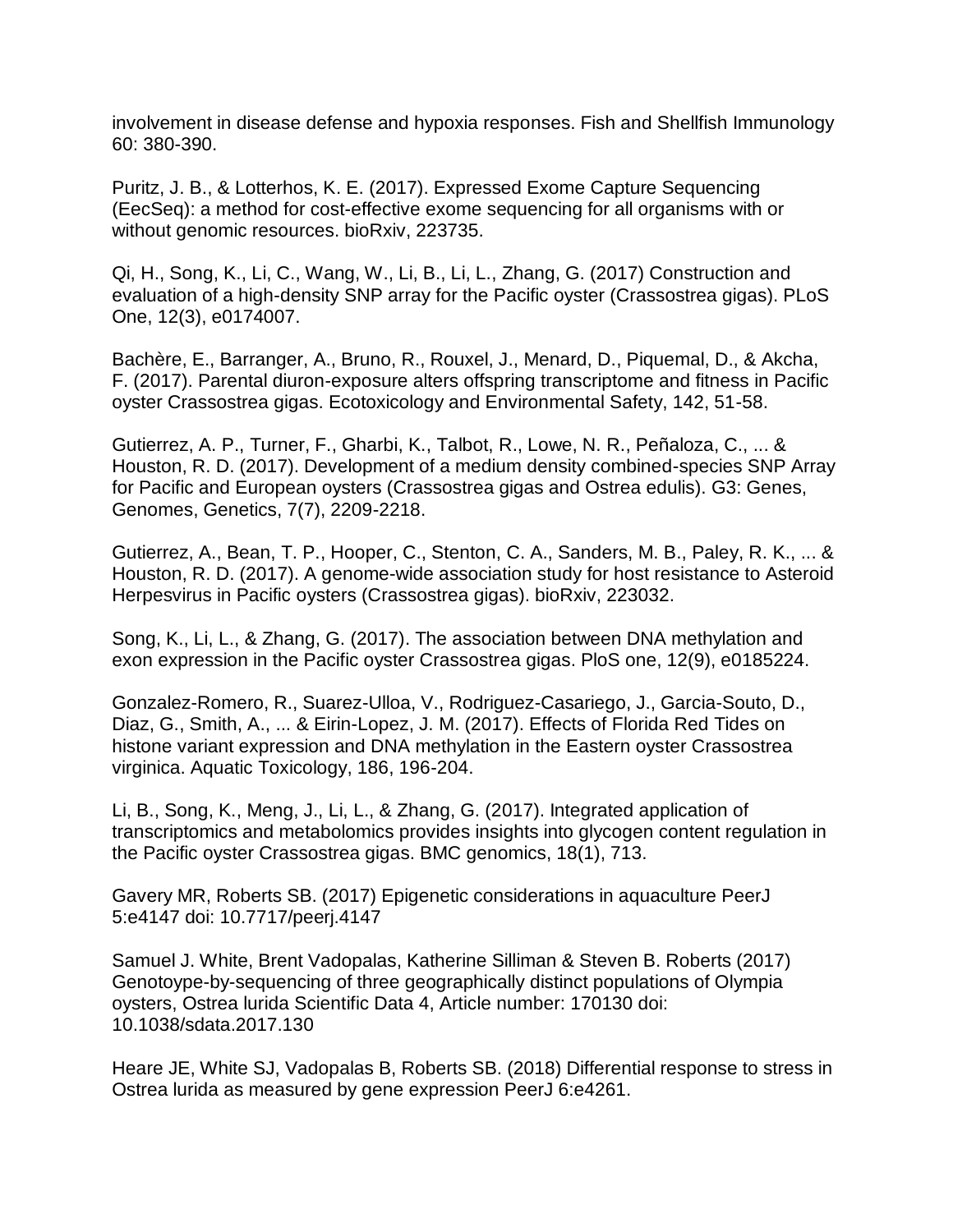Emma B. Timmins-Schiffman, Grace A Crandall, Brent Vadopalas, Michael E. Riffle, Brook L. Nunn and Steven Roberts (2017) Integrating discovery-driven proteomics and selected reaction monitoring to develop a non-invasive assay for geoduck reproductive maturation Journal of Proteome Research doi: 10.1021/acs.jproteome.7b00288

Al-Tobasei, R., Ali, A., Leeds, T.D., Liu, S., Palti, Y., Kenney, B. & Salem, M. (2017). Identification of SNPs associated with muscle yield and quality traits using allelicimbalance analyses of pooled RNA-Seq samples in rainbow trout. BMC Genomics, 18: 582

Campbell, N.R., C. Kamphaus, K. Murdoch, and S.R. Narum. 2017. Patterns of genomic variation in Coho salmon following reintroduction to the interior Columbia River. Ecology and Evolution 7:10350-10360.

Cleveland, B.M., Leeds, T.D., Rexroad III, C.E., Summerfelt, S., Good, C., Davidson, J., May, T., Wolters, W.R., Plemmons, B., Kenney, P. 2017. Genetic line by environment interaction on rainbow trout growth and processing traits. North American Journal of Aquaculture. 79:140-154.

Koganti, P., Wang, J., Cleveland, B., Ma, H., Weber, G., and Yao, J. 2017. Estradiol regulates expression of miRNAs associated with myogenesis in rainbow trout. Molecular and Cellular Endocrinology, 443, 1-14.

Koganti, P., Wang, J., Cleveland, B.M., and Yao, J. 2017. 17β-Estradiol increases non-CpG methylation in exon 1 of the rainbow trout (Oncorhynchus mykiss) MyoD gene. Marine Biotechnology 19(4):321-327.

Leeds, T. D., R. L. Vallejo, G. M. Weber, D. Gonzalez-Pena, J. T. Silverstein. 2016. Response to five generations of selection for growth performance traits in rainbow trout (Oncorhynchus mykiss). Aquaculture 465:341-351. Liu, S., Palti, Y., Martin, K.E., Parsons, J.E., Rexroad, III, C.E. 2017. Assessment of genetic differentiation and genetic assignment of commercial rainbow trout strains using

Ma, H., G. M. Weber, H. Wei, J. Yao. 2016. Identification of mitochondrial genomeencoded small RNAs related to egg deterioration caused by postovulatory aging in rainbow trout. Mar. Biotechnol. 18:584-597.

a SNP panel. Aquaculture. 468(1): 120-125.

Macqueen, D.J., Primmer, C.R., Houston, R.D., Nowak, B.F., Bernatchez, L., Bergseth, S., Davidson, W.S., Gallardo-Escárate, C., Goldammer, T., Guiguen, Y., Iturra, P., Kijas, J.W., Koop, B.F., Lien, S., Maass, A., Martin, S.a.M., Mcginnity, P., Montecino, M., Naish, K.A., Nichols, K.M., Ólafsson, K., Omholt, S.W., Palti, Y., Plastow, G.S., Rexroad, C.E., Rise, M.L., Ritchie, R.J., Sandve, S.R., Schulte, P.M., Tello, A., Vidal, R., Vik, J.O., Wargelius, A. & Yáñez, J.M. (2017). Functional Annotation of All Salmonid Genomes (FAASG): an international initiative supporting future salmonid research,